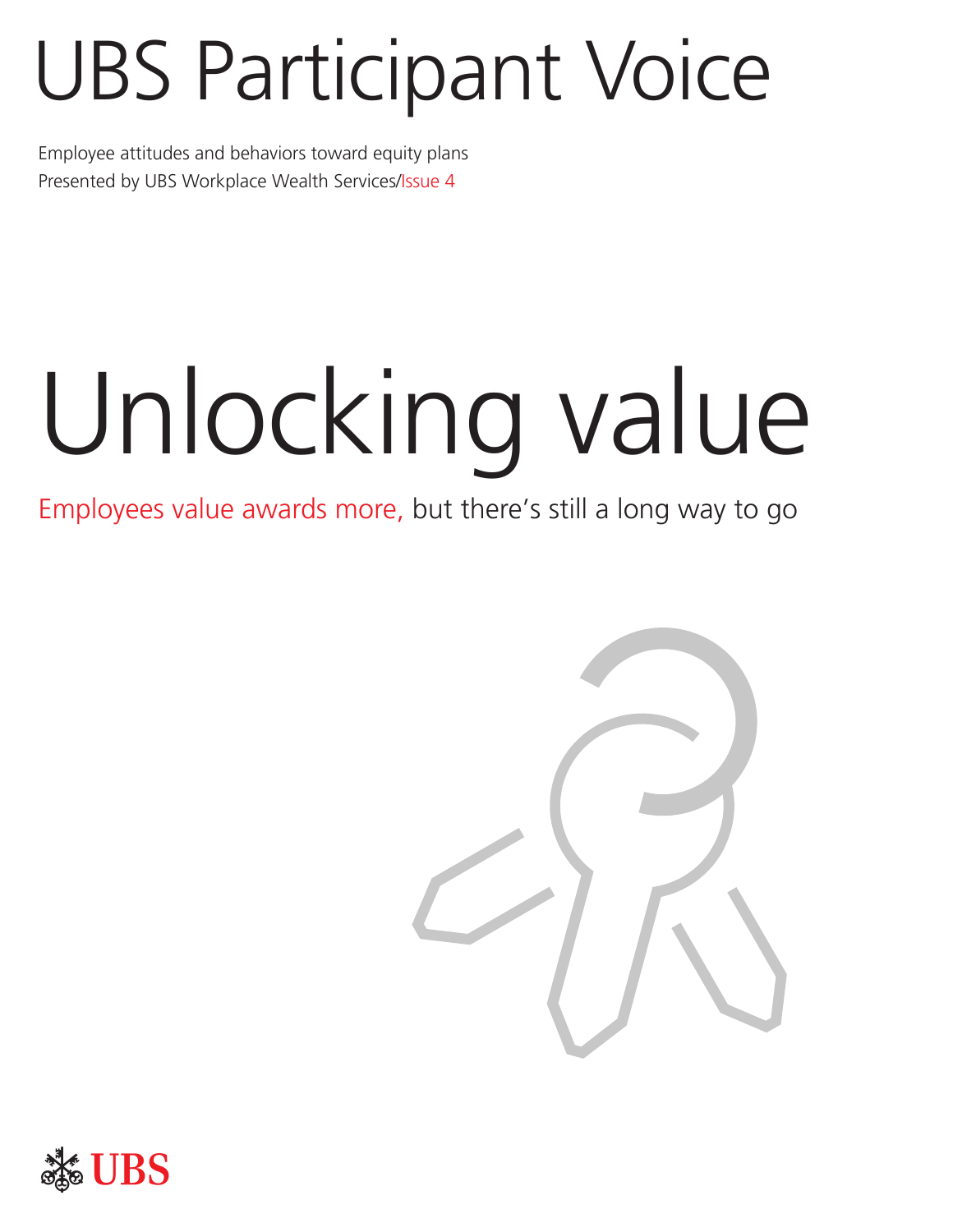# The UBS Equity Award Value Index

Measuring how employees feel about equity awards

The UBS Equity Award Value Index (the Index) incorporates five critical variables to measure the value plan employees place on their equity awards on a scale of 0 – 100. These equally weighted variables are:

- 1. View of equity compensation: Way to build wealth, paycheck supplement or lottery ticket
- 2. Importance in taking current job
- 3. Importance for staying at current job
- 4. Importance in accumulating wealth/savings
- 5. Incorporating equity compensation into long-term financial planning

**UBS Participant Voice is an industry-wide online survey of 1,046 US employee equity plan participants.** 

Respondents are employed by companies in various industries and of different sizes, from companies with less than 500 to over 50,000 in total employee headcount.

We see that since 2013, there's been a steady increase in the percentage of employees who highly value their equity awards, yet one in three (36%) still see minimal value in them.



#### **Consistent findings across all income levels**

While there are differences based on age and gender on perceived value of equity awards, which will be explored more throughout the report, **asset level makes no difference**. Those with asset levels less than \$250k value their awards just as much as those with \$1m+.

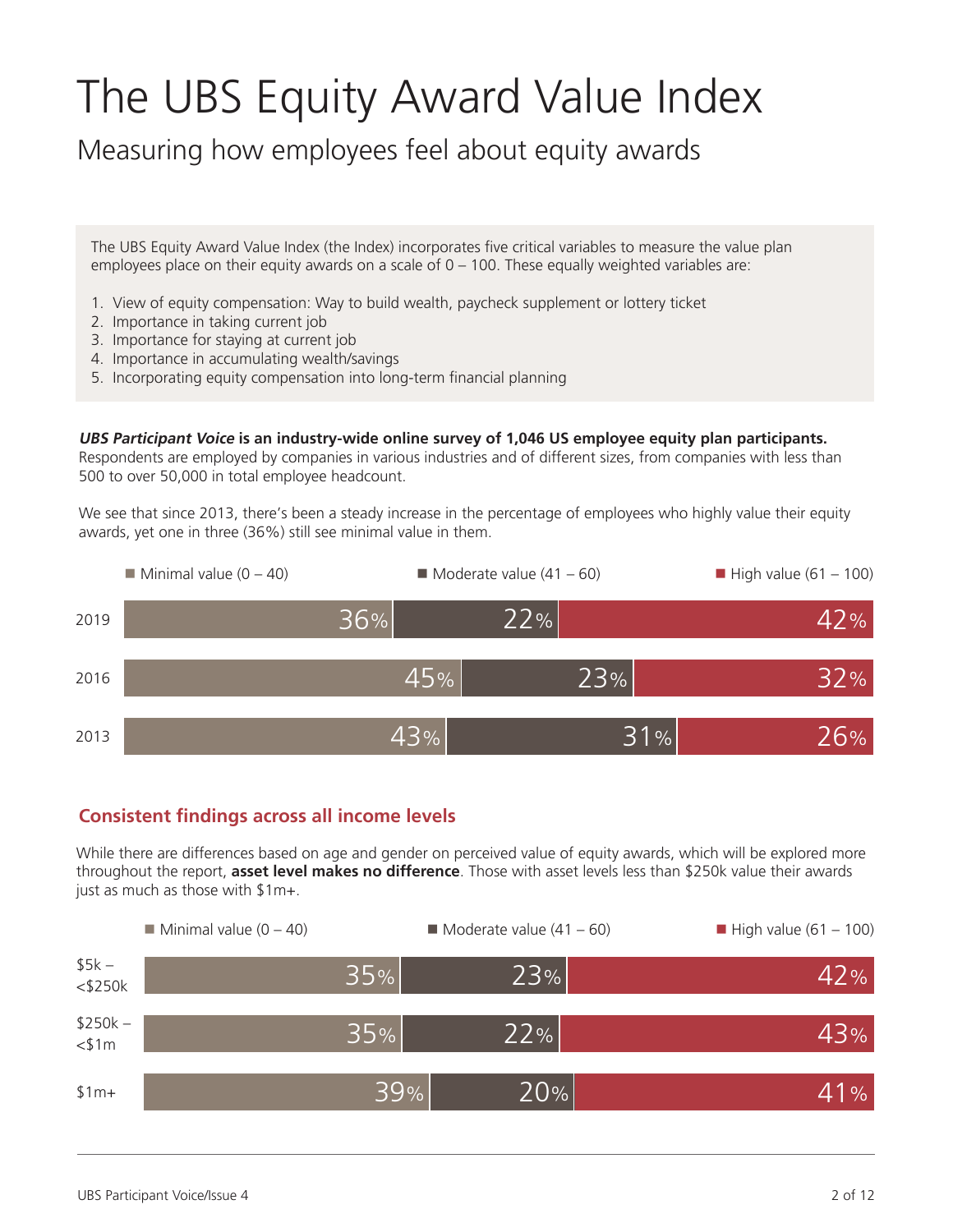# 3 steps companies can take to increase how much their employees value equity awards

While employees are increasingly seeing the value in their equity awards, there are three critical steps that employers can take to ensure employees truly value their awards. Furthermore, the impact on how employees view their awards is greater when all three steps are taken together.



#### **Step 1**

**Deliver education and personalized advice** that put equity compensation in the context of a participant's overall financial picture



#### **Step 2**

**Design a clear plan** for easy engagement



#### **Step 3**

**Drive a strong culture** that reinforces the company's growth potential

#### **Taking all 3 steps leads to highest appreciation for equity awards**



On the following pages, we take a deep dive into how each step affects employee appreciation for equity awards, and why each step is important.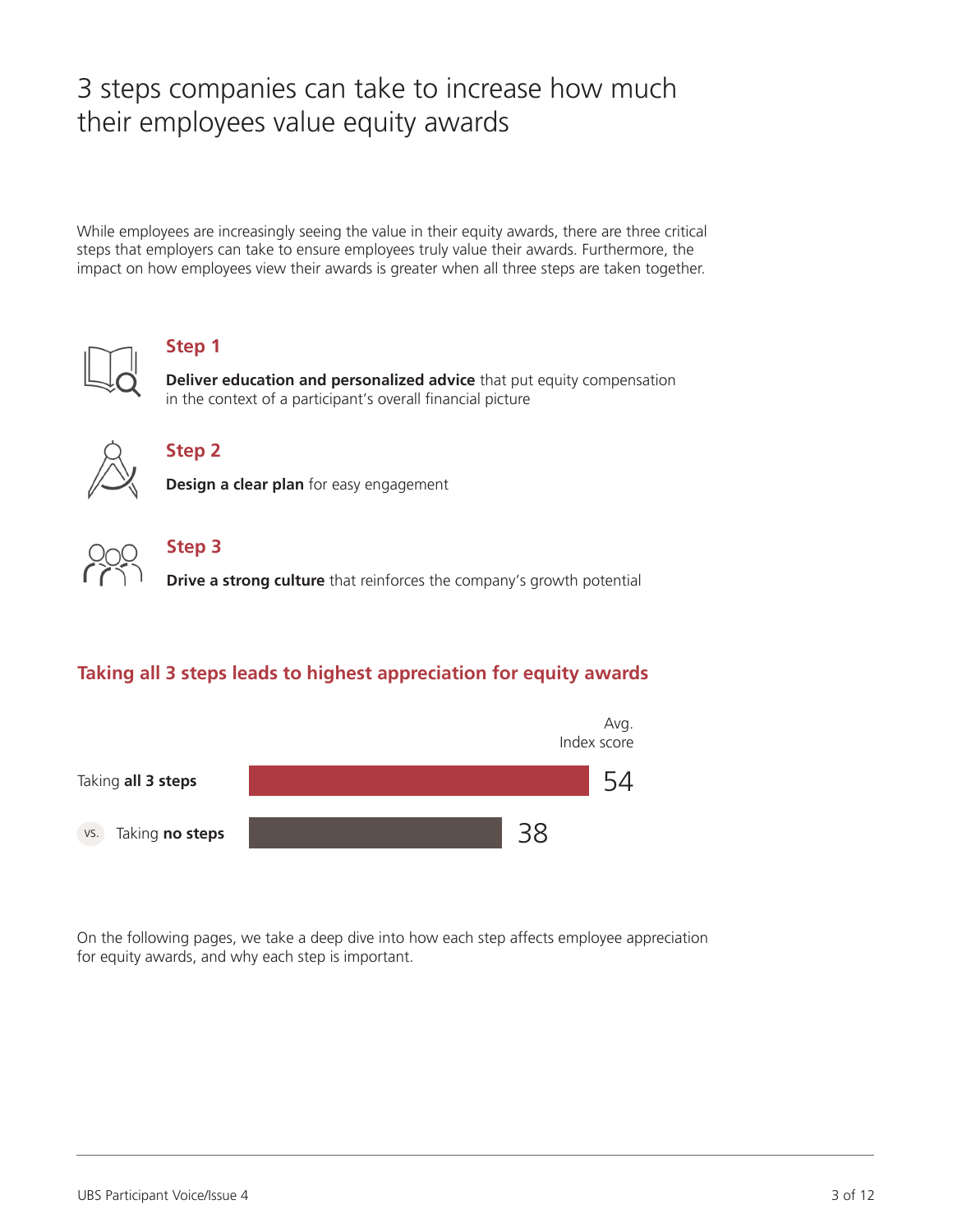# Employees say they are getting more education and advice, but there is still room for improvement

Employees don't value what they don't understand. Those who are more satisfied with the education they receive regarding their equity awards tend to value them more. However, employees don't seem to be aware of the information that is available to them. While access to education about their equity compensation (e.g., tax considerations, holding concentrated stock options, etc.) and personalized advice has improved, most still state they have not received either.



#### **Fewer than half say they've received advice or education on their equity compensation**

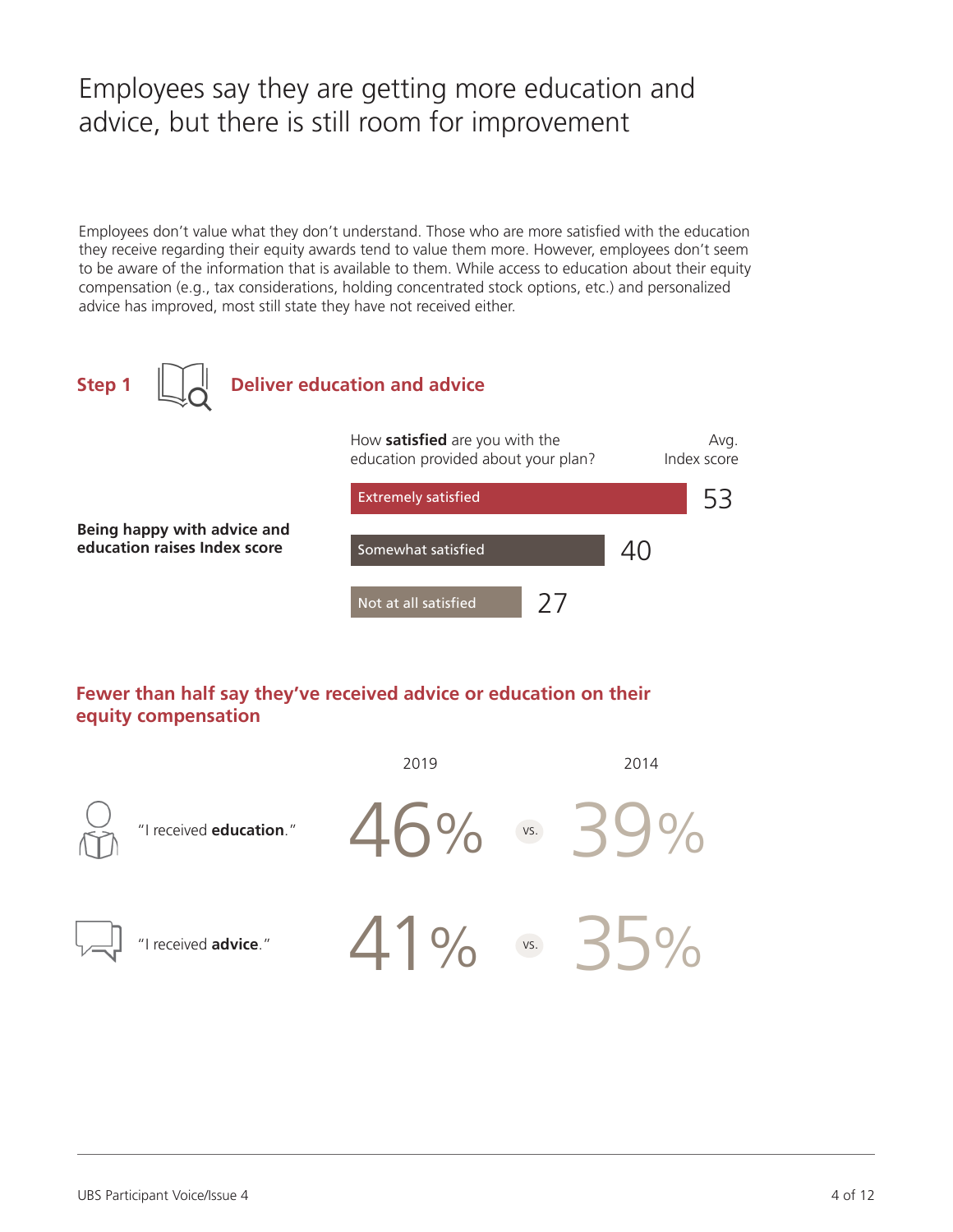# Personalized advice, education and planning open the door to greater financial confidence

There are many benefits to incorporating advice, education and planning when managing equity awards. Those who receive personalized advice feel better about their overall financial situation. They are more confident in their decision regarding equity awards and being able to retire when and how they'd like.

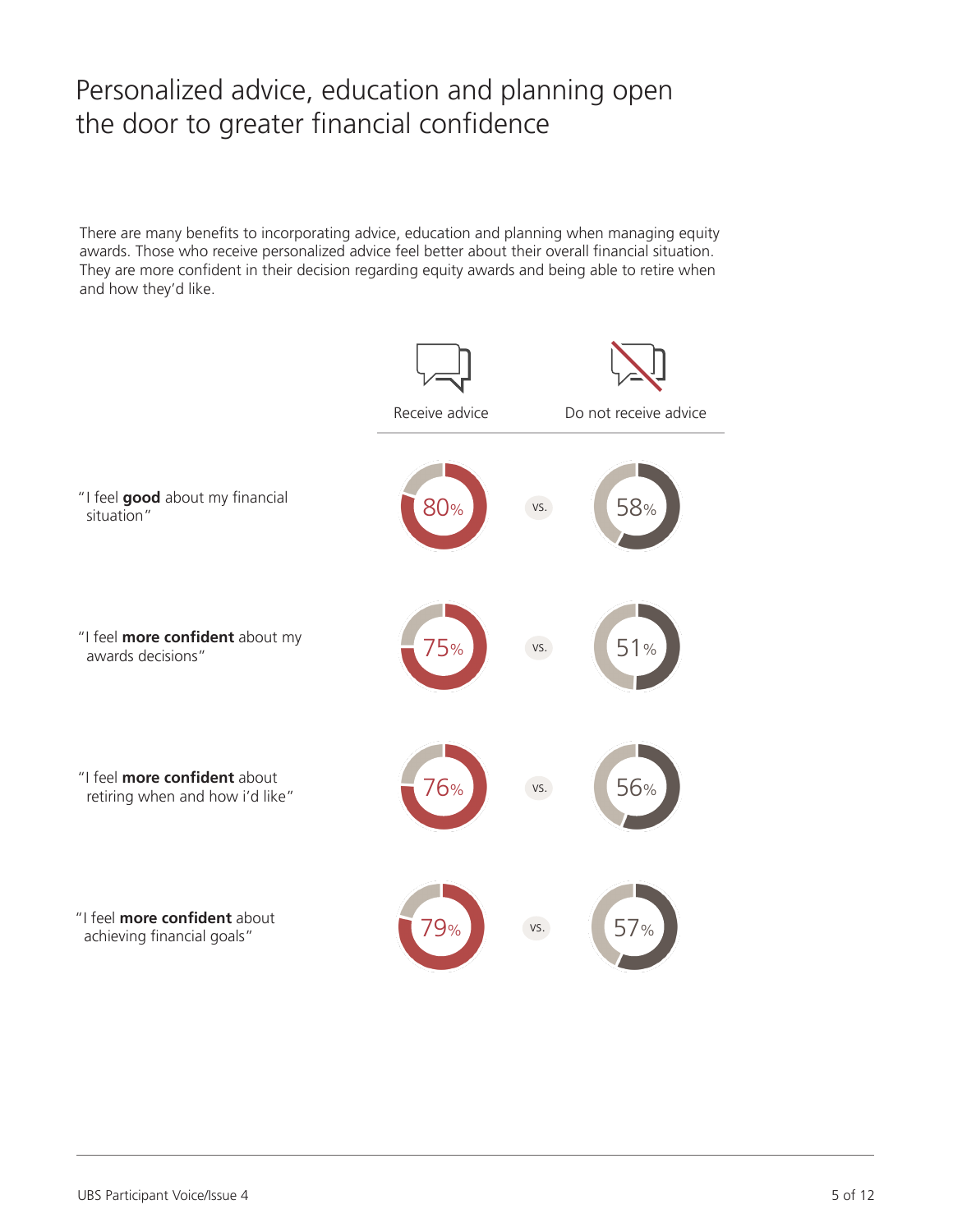# Employees want a straightforward plan

Employees who have a clear understanding of how their equity plan works place more value on their equity awards. They are looking for straightforward plans that are easy to use. They want access to the plan online, but they also value advice from a financial advisor.



#### **Top 3 features employees look for in an equity plan**



**Online access** to education and tools





Working with a **financial advisor**





Access to self-paced online **training**

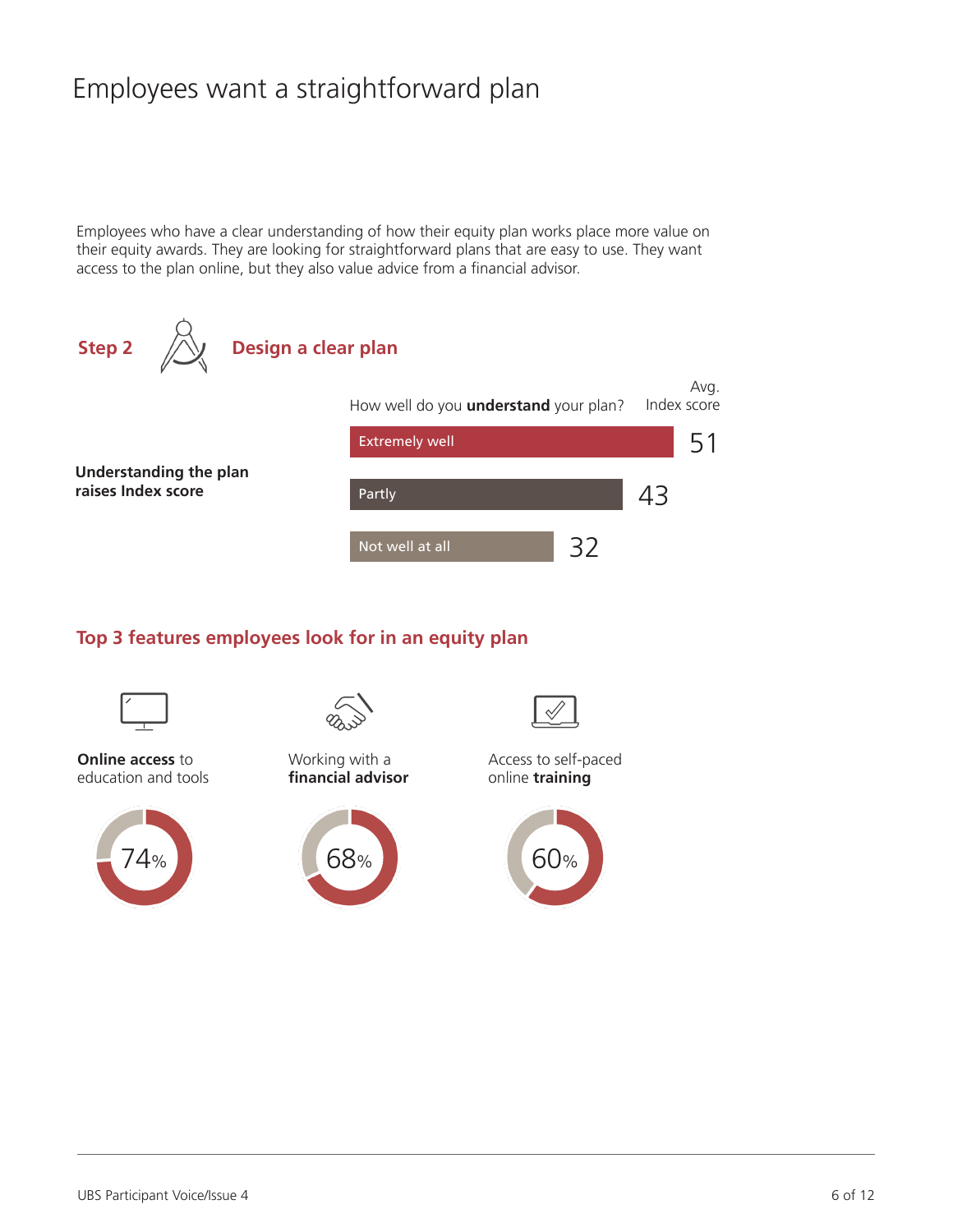# Driving a strong culture is important to building loyalty

Employees who rate their company culture highly find more value in their equity awards. And company cultures have been improving. Nearly three-quarters (71%) of employees rate their company's culture favorably today compared to 61% five years ago.



#### **Company culture is important**



The top three actions a company can take to improve workplace culture are providing flexible work schedules, clearer paths to advancement and employee recognition programs. Younger employees also tend to be more interested in open and collaborative office space as well as access to financial wellness programs.

#### **Top 3 ways to improve culture**



Flexible schedules



Clear paths to advancement



Recognition programs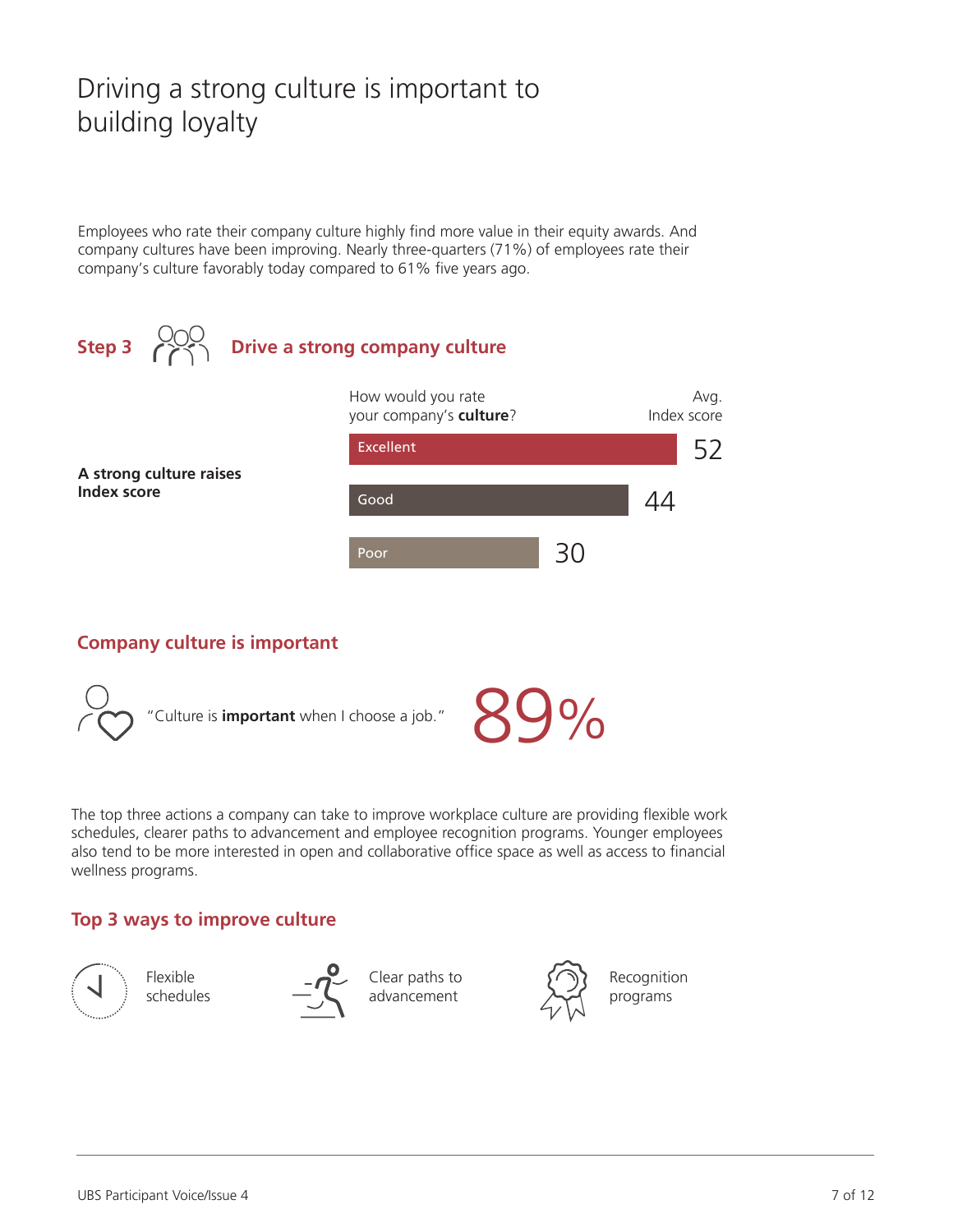#### The younger generation appreciates awards less …

Our survey indicates that age and gender also play a role on how much employees value equity awards. Younger employees place less value on their equity awards compared to older employees, with half placing minimal value on them. A few contributing factors include being more mobile in their careers, lack of understanding of equity compensation plans and an eagerness to sell as soon as their awards vest.

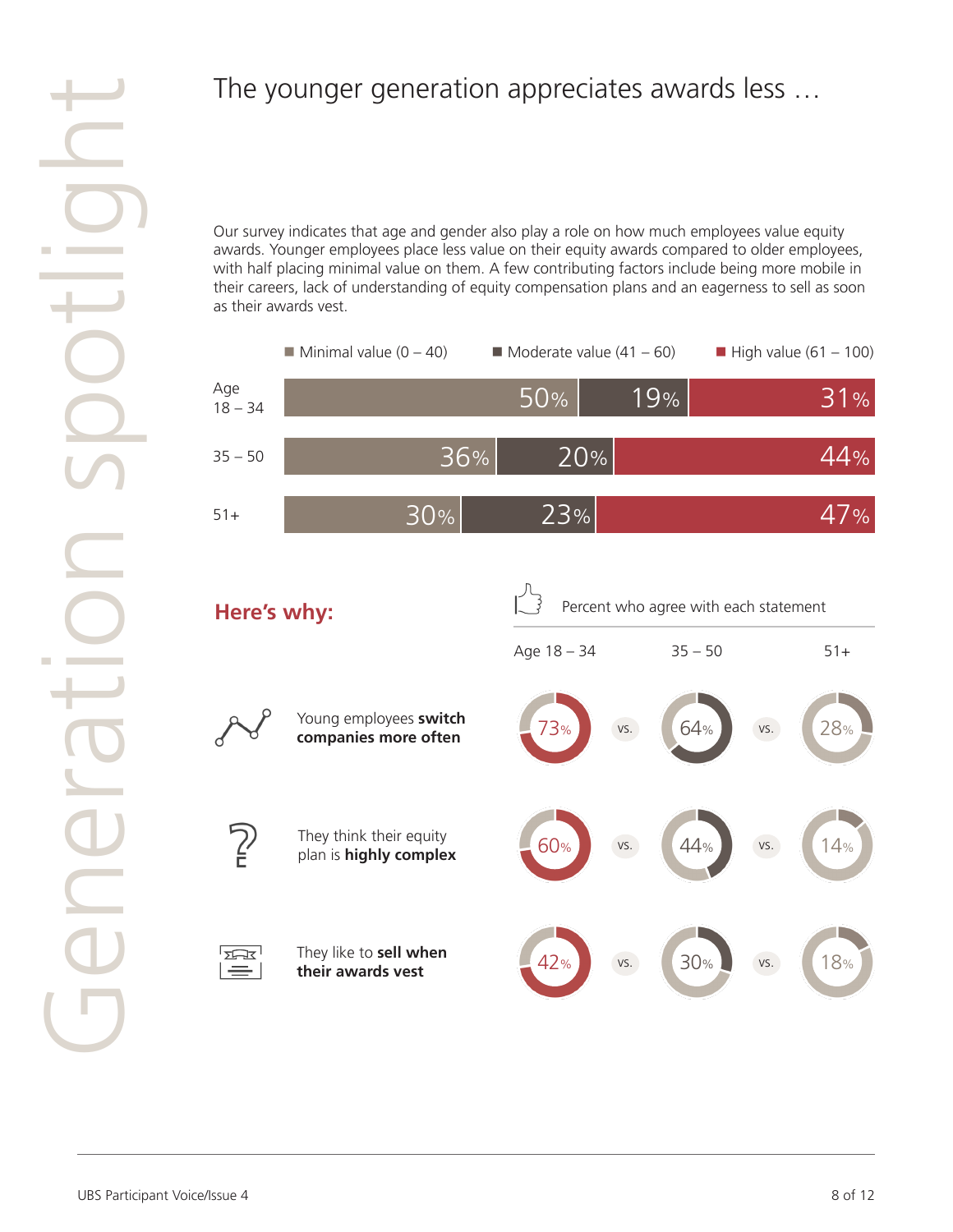# ... but they value personalized advice and are even willing to pay for it

While younger employees are less likely to use their equity awards for longer-term savings goals, they do recognize they can be doing more to better manage their finances. They are most likely to admit that their finances keep them up at night.

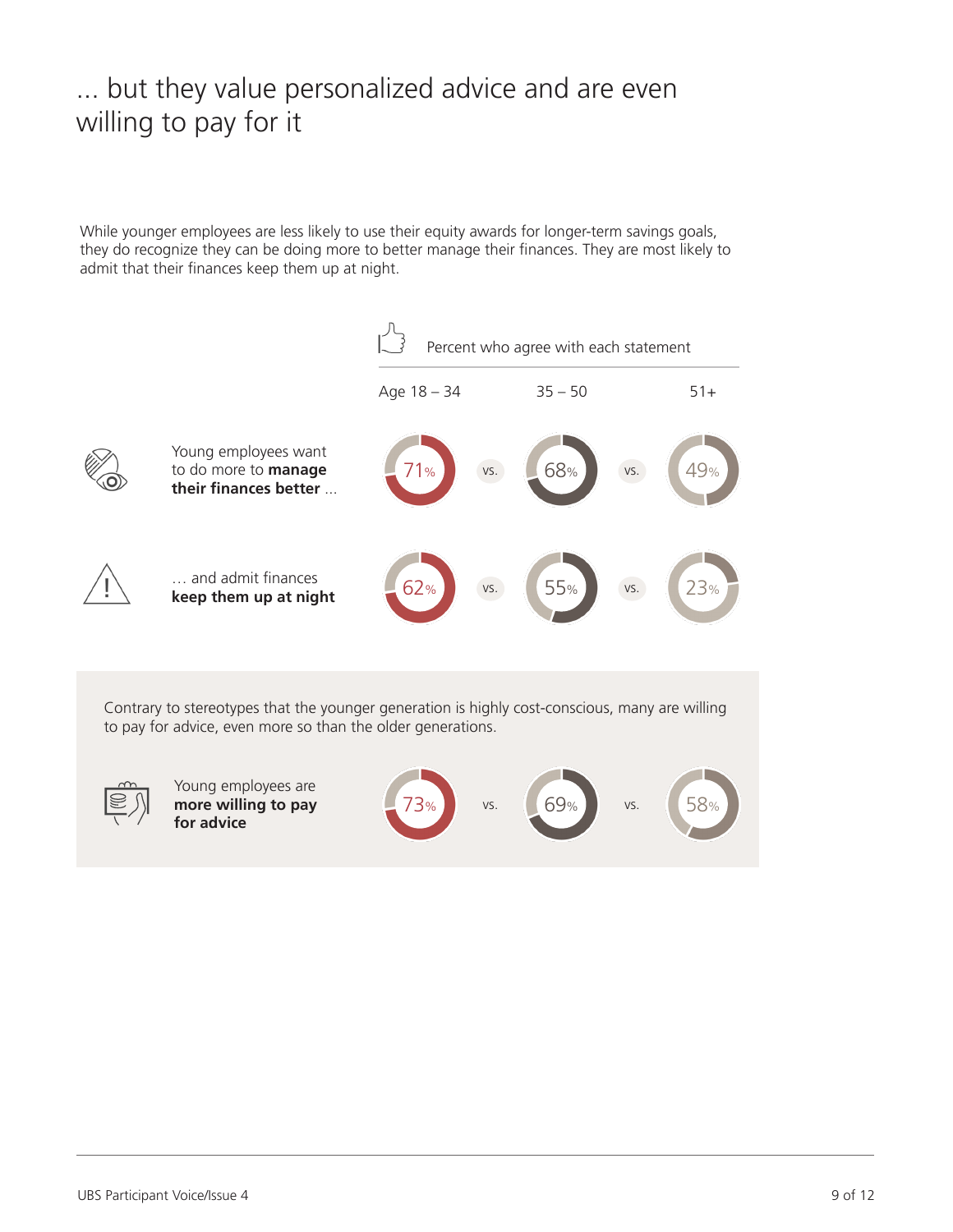# Women value awards less, but advice and education could bridge the gap

Women are less likely to value their equity awards compared to men. In turn, they are less likely to view awards as a way to build wealth. Women also tend to be less satisfied with the education provided and communications about key dates (shares vesting, open windows for transactions, etc.).

Overall, women are less confident in their decisions regarding equity awards compared to men but there seems to be a clear connection between working with an advisor and having increased confidence. Among women who have an advisor, their confidence level is almost twice as high compared to those who don't.

#### **Women value equity awards less than men**

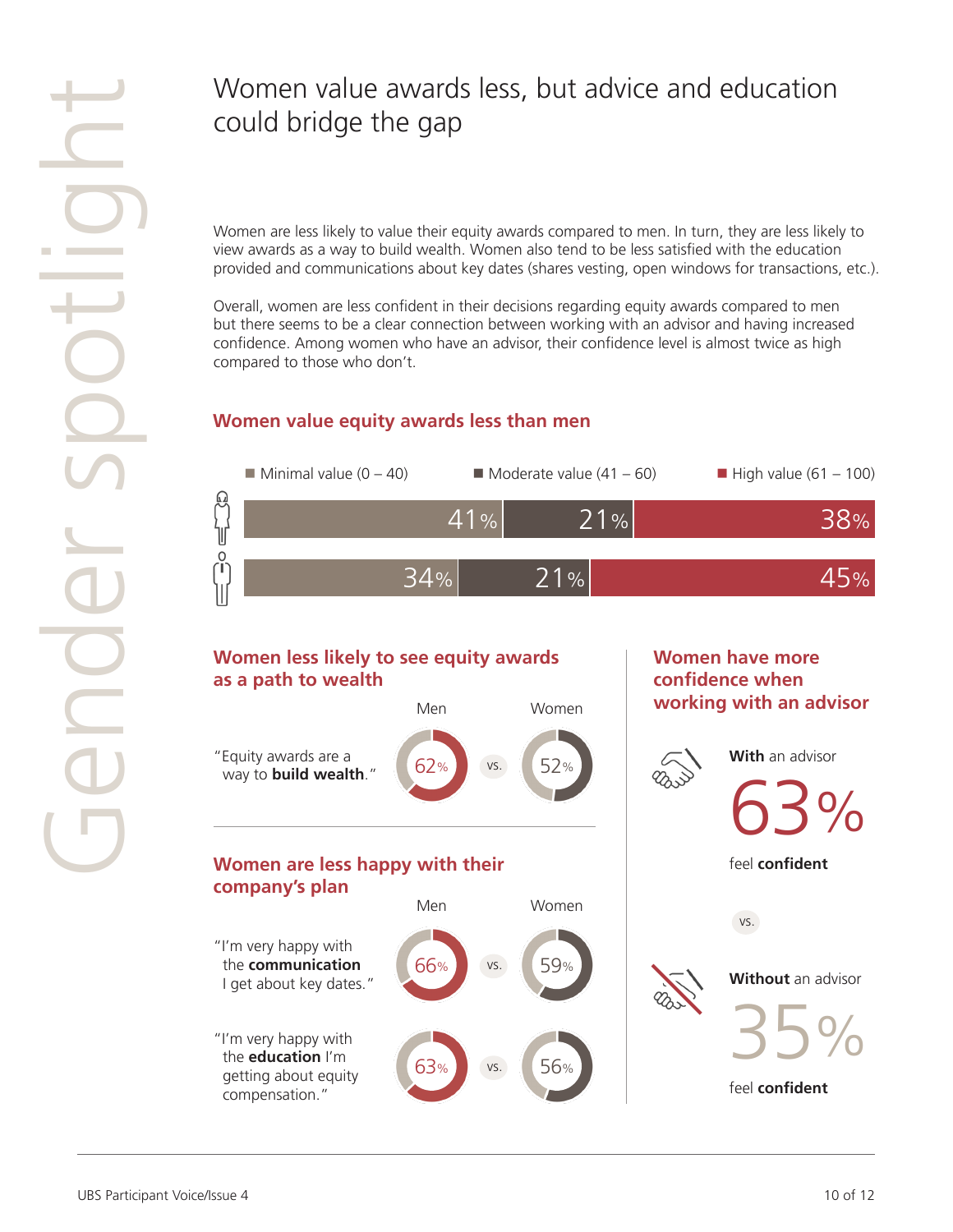#### About this survey

*UBS Participant Voice* is an industry-wide online survey of employee equity plan participants. It is designed to generate insights employers can use to help participants maximize the value they receive from the equity. The responses represent a cross section of companies, industries and service providers.

For this edition of *UBS Participant Voice*, we surveyed 1,046 US equity award plan participants across industries with at least \$5k in investable assets between September 12 – 24, 2019.